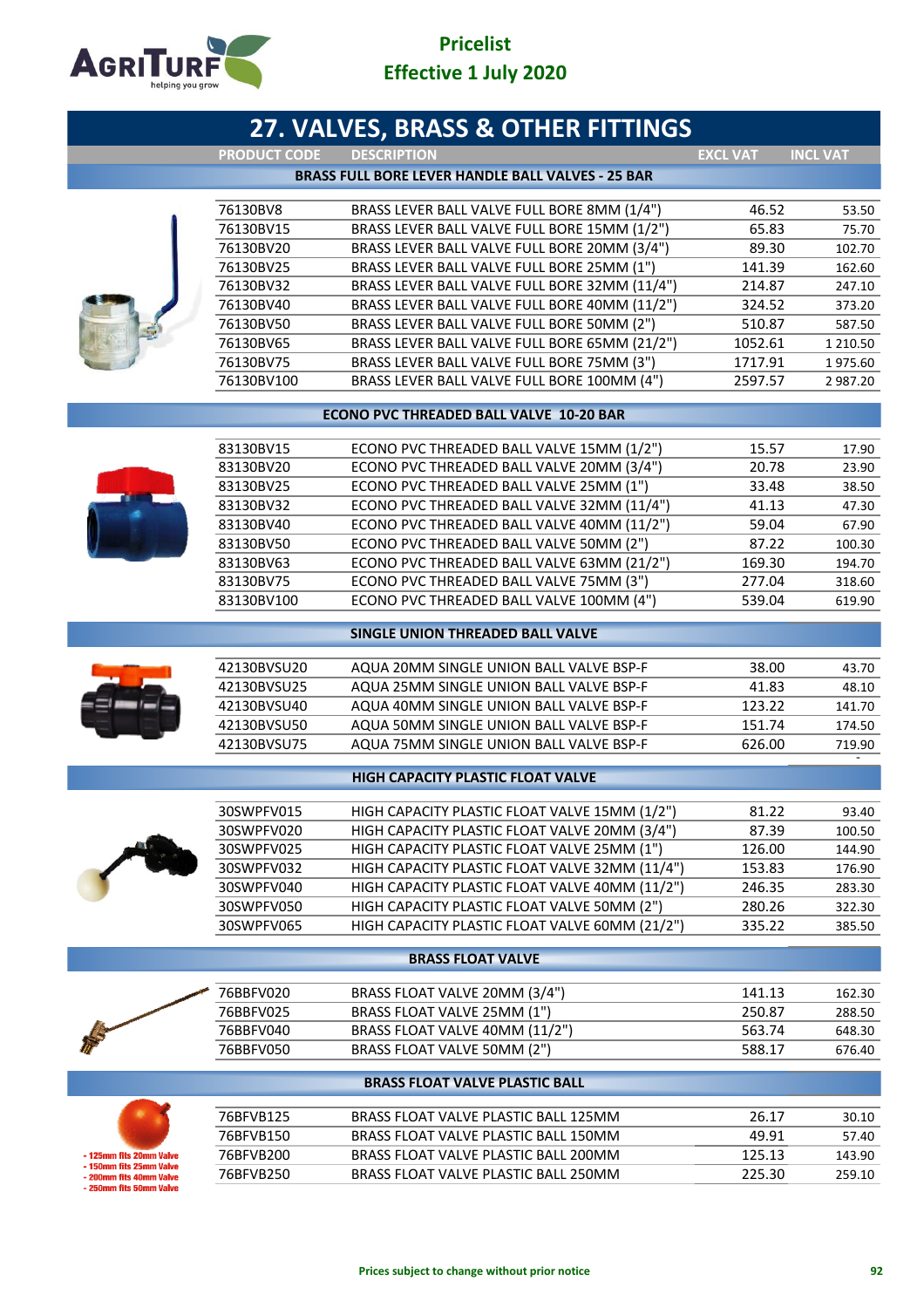

|                      | 27. VALVES, BRASS & OTHER FITTINGS                                |                   |                     |
|----------------------|-------------------------------------------------------------------|-------------------|---------------------|
| <b>PRODUCT CODE</b>  | <b>DESCRIPTION</b>                                                | <b>EXCL VAT</b>   | <b>INCL VAT</b>     |
|                      | <b>BUTTERFLY VALVE WITH DI DISC</b>                               |                   |                     |
| 62ABFV50             | BUTTERFLY VALVE 50MM DI DISC                                      | 536.61            | 617.10              |
| 62ABFV65             | BUTTERFLY VALVE 65MM DI DISC                                      | 621.04            | 714.20              |
| 62ABFV80             | BUTTERFLY VALVE 80MM DI DISC                                      | 733.48            | 843.50              |
| 62ABFV100            | BUTTERFLY VALVE 100MM DI DISC                                     | 1004.52           | 1 155.20            |
| 62ABFV125            | BUTTERFLY VALVE 125MM DI DISC                                     | 1308.26           | 1504.50             |
| 62ABFV150            | BUTTERFLY VALVE 150MM DI DISC                                     | 1486.00           | 1708.90             |
| 62ABFV200            | BUTTERFLY VALVE 200MM DI DISC                                     | 2437.57           | 2 803.20            |
| 62ABFV250            | BUTTERFLY VALVE 250MM DI DISC                                     | 3560.00           | 4 094.00            |
| 62ABFV300            | BUTTERFLY VALVE 300MM DI DISC                                     | 5040.00           | 5796.00             |
|                      | <b>WAFER CHECK VALVE WITH DI DISC</b>                             |                   |                     |
| 62WCV50              | WAFER CHECK VALVE 50MM DI DISC                                    | 426.43            | 490.40              |
|                      |                                                                   | 546.87            |                     |
| 62WCV65              | WAFER CHECK VALVE 65MM DI DISC                                    |                   | 628.90              |
| 62WCV80<br>62WCV100  | WAFER CHECK VALVE 80MM DI DISC<br>WAFER CHECK VALVE 100MM DI DISC | 656.70            | 755.20              |
|                      | WAFER CHECK VALVE 125MM DI DISC                                   | 936.52<br>1173.65 | 1077.00             |
| 62WCV125<br>62WCV150 | WAFER CHECK VALVE 150MM DI DISC                                   | 1632.43           | 1 349.70<br>1877.30 |
| 62WCV200             | WAFER CHECK VALVE 200MM DI DISC                                   | 2582.52           | 2 969.90            |
| 62WCV250             | WAFER CHECK VALVE 250MM DI DISC                                   | 3971.30           | 4 5 6 7 .00         |
| 62WCV300             | WAFER CHECK VALVE 300MM DI DISC                                   | 54975.65          | 63 222.00           |
|                      |                                                                   |                   |                     |
|                      | <b>MULTI RANGE FLANGED ADAPTOR T/D</b>                            |                   |                     |
| 77MRFL109128         | MULTI-RANGED FLANGED ADAP T/D 4" 109-128MM                        | 719.04            | 826.90              |
| 77MRFL132154         | MULTI-RANGED FLANGED ADAP T/D 5" 132-154MM                        | 1005.04           | 1 155.80            |
| 77MRFL159182         | MULTI-RANGED FLANGED ADAP T/D 6" 159-182MM                        | 1216.52           | 1 3 9 9.00          |
| 77MRFL192209         | MULTI-RANGED FLANGED ADAP T/D 8" 192-209MM                        | 1367.57           | 1572.70             |
| 77MRFL218235         | MULTI-RANGED FLANGED ADAP T/D 8" 218-235MM                        | 1492.37           | 1716.23             |
| 77MRFL271289         | MULTI-RANGED FLANGED ADAP T/D 10" 271-289MM                       | 2440.96           | 2 807.10            |
| 77MRFL315332         | MULTI-RANGED FLANGED ADAP T/D 12" 315-332MM                       | 3037.04           | 3 492.60            |
|                      | <b>BRASS GATE VALVES</b>                                          |                   |                     |
|                      |                                                                   |                   |                     |
| 62102GV15            | BRASS GATE VALVE 15MM (1/2")                                      | 115.48            | 132.80              |
| 62102GV20            | BRASS GATE VALVE 20MM (3/4")                                      | 174.43            | 200.60              |
| 62102GV25            | BRASS GATE VALVE 25MM (1")                                        | 243.65            | 280.20              |
| 62102GV32            | BRASS GATE VALVE 32MM (11/4")                                     | 321.04            | 369.20              |
| 62102GV40            | BRASS GATE VALVE 40MM (11/2")                                     | 462.00            | 531.30              |
| 62102GV50            | BRASS GATE VALVE 50MM (2")                                        | 693.04            | 797.00              |
| 62102GV65            | BRASS GATE VALVE 65MM (21/2")                                     | 1077.04           | 1 2 3 8 . 6 0       |
| 62102GV80            | BRASS GATE VALVE 80MM (3")                                        | 1385.04           | 1592.80             |
| 62102GV100           | BRASS GATE VALVE 100MM (4")                                       | 2565.04           | 2949.80             |
|                      | <b>BRASS NON RETURN VALVE (BRASS DISK)</b>                        |                   |                     |
| 62102NR15            | BRASS NON-RETURN VALVE 15MM (1/2")                                | 64.26             | 73.90               |
| 62102NR20            | BRASS NON-RETURN VALVE 20MM (3/4")                                | 89.83             | 103.30              |
| 62102NR25            | BRASS NON-RETURN VALVE 25MM (1")                                  | 153.91            | 177.00              |
| 62102NR32            | BRASS NON-RETURN VALVE 32MM (11/4")                               | 230.87            | 265.50              |
| 62102NR40            | BRASS NON-RETURN VALVE 40MM (11/2")                               | 288.00            | 331.20              |
| 62102NR50            | BRASS NON-RETURN VALVE 50MM (2")                                  | 398.00            | 457.70              |
| 62102NR65            | BRASS NON-RETURN VALVE 65MM (21/2")                               | 616.00            | 708.40              |
| 62102NR80            | BRASS NON-RETURN VALVE 80MM (3")                                  | 1231.04           | 1415.70             |
| 62102NR100           | BRASS NON-RETURN VALVE 100MM (4")                                 | 1411.04           | 1622.70             |
|                      |                                                                   |                   |                     |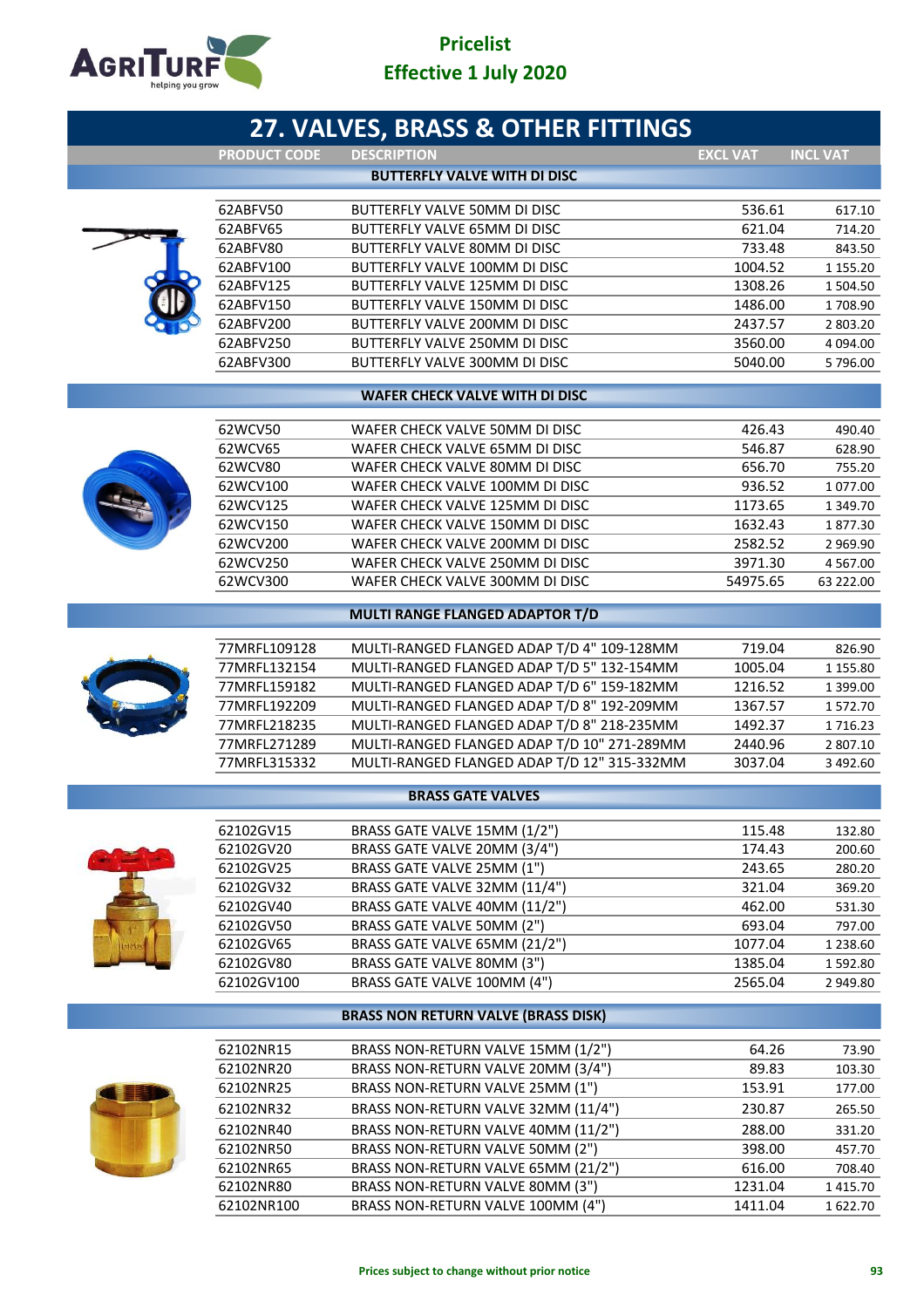

|                                                                     |                      | 27. VALVES, BRASS & OTHER FITTINGS                                                    |                     |                 |
|---------------------------------------------------------------------|----------------------|---------------------------------------------------------------------------------------|---------------------|-----------------|
|                                                                     | <b>PRODUCT CODE</b>  | <b>DESCRIPTION</b>                                                                    | <b>EXCL VAT</b>     | <b>INCL VAT</b> |
|                                                                     |                      | <b>STAINLESS STEEL SCREEN</b>                                                         |                     |                 |
|                                                                     | 77BS015              | STAINLESS STEEL SCREEN SIEVE 15MM (1/2")                                              | 11.13               | 12.80           |
|                                                                     | 77BS020              | STAINLESS STEEL SCREEN SIEVE 20MM (3/4")                                              | 11.39               | 13.10           |
|                                                                     | 77BS025              | STAINLESS STEEL SCREEN SIEVE 25MM (1")                                                | 12.26               | 14.10           |
|                                                                     | 77BS032              | STAINLESS STEEL SCREEN SIEVE 32MM (11/4")                                             | 15.83               | 18.20           |
|                                                                     | 77BS040              | STAINLESS STEEL SCREEN SIEVE 40MM (11/2")                                             | 21.22               | 24.40           |
|                                                                     | 77BS050              | STAINLESS STEEL SCREEN SIEVE 50MM (2")                                                | 24.43               | 28.10           |
|                                                                     | 77BS065              | STAINLESS STEEL SCREEN SIEVE 65MM (21/2")                                             | 52.00               | 59.80           |
|                                                                     | 77BS080              | STAINLESS STEEL SCREEN SIEVE 80MM (3")                                                | 81.57               | 93.80           |
|                                                                     | 77BS100              | STAINLESS STEEL SCREEN SIEVE 100MM (4")                                               | 133.65              | 153.70          |
|                                                                     |                      | <b>BRASS BIBCOCKS &amp; BRASS TAPS WITH HOSE CONNECTOR</b>                            |                     |                 |
|                                                                     |                      |                                                                                       |                     |                 |
|                                                                     | 76BBC015             | BRASS CHROME PLATED BIBCOCK 15MM (1/2")                                               | 86.43               | 99.40           |
|                                                                     | 76BBC020             | BRASS CHROME PLATED BIBCOCK 20MM (3/4")                                               | 98.78               | 113.60          |
|                                                                     | 76BBTL015            | BRASS LOCKABLE BIBTAP 15MM (1/2")                                                     | 107.22              | 123.30          |
|                                                                     | 76BBTL020            | BRASS LOCKABLE BIBTAP 20MM (3/4")                                                     | 131.65              | 151.40          |
|                                                                     | 76BLTT015            | BRASS LOCKABLE TANK TAP 15MM (1/2")                                                   | 123.39              | 141.90          |
|                                                                     | 76 BLTT020           | BRASS LOCKABLE TANK TAP 20MM (3/4")                                                   | 123.39              | 141.90          |
|                                                                     |                      | <b>SHORT SERIES TANK CONNECTOR</b>                                                    |                     |                 |
| <b>THREAD</b><br>LENGTH<br><b>FLANGE</b><br>DIAMETER<br><b>SIZE</b> |                      |                                                                                       |                     |                 |
| $1/2$ "<br>50mm<br>41mm                                             | 77STC015             | SHORT SERIES TANK CONNECTOR 15MM (1/2")                                               | 14.00               | 16.10           |
| $3/4$ "<br>48mm<br>50mm<br>1 <sup>m</sup><br>50mm<br>55mm           | 77STC020<br>77STC025 | SHORT SERIES TANK CONNECTOR 20MM (3/4")                                               | 12.87               | 14.80           |
| $11/4$ "<br>48mm<br>65mm<br>11/2<br>47mm<br>71mm                    |                      | SHORT SERIES TANK CONNECTOR 25MM (1")                                                 | 15.83<br>$*$ 134.17 | 18.20           |
| $2^\circ$<br>46mm<br>86mm<br>2" Male x<br>1 1/2" Fema<br>60mm       | 77STC032             | SHORT SERIES TANK CONNECTOR 32MM (11/4")                                              |                     | 154.30          |
| 86mm                                                                | 77STC040             | SHORT SERIES TANK CONNECTOR 40MM (11/2")                                              | 17.30               | 19.90           |
|                                                                     | 77STC050             | SHORT SERIES TANK CONNECTOR 50MM (2")<br>SHORT SERIES TANK CONNECTOR 50MM (2") MALE X | 28.70               | 33.00           |
|                                                                     | 77STC050040          | 40MM (11/2") FEMALE                                                                   | 31.91               | 36.70           |

 $\star$  Price is more due to manufacturing process